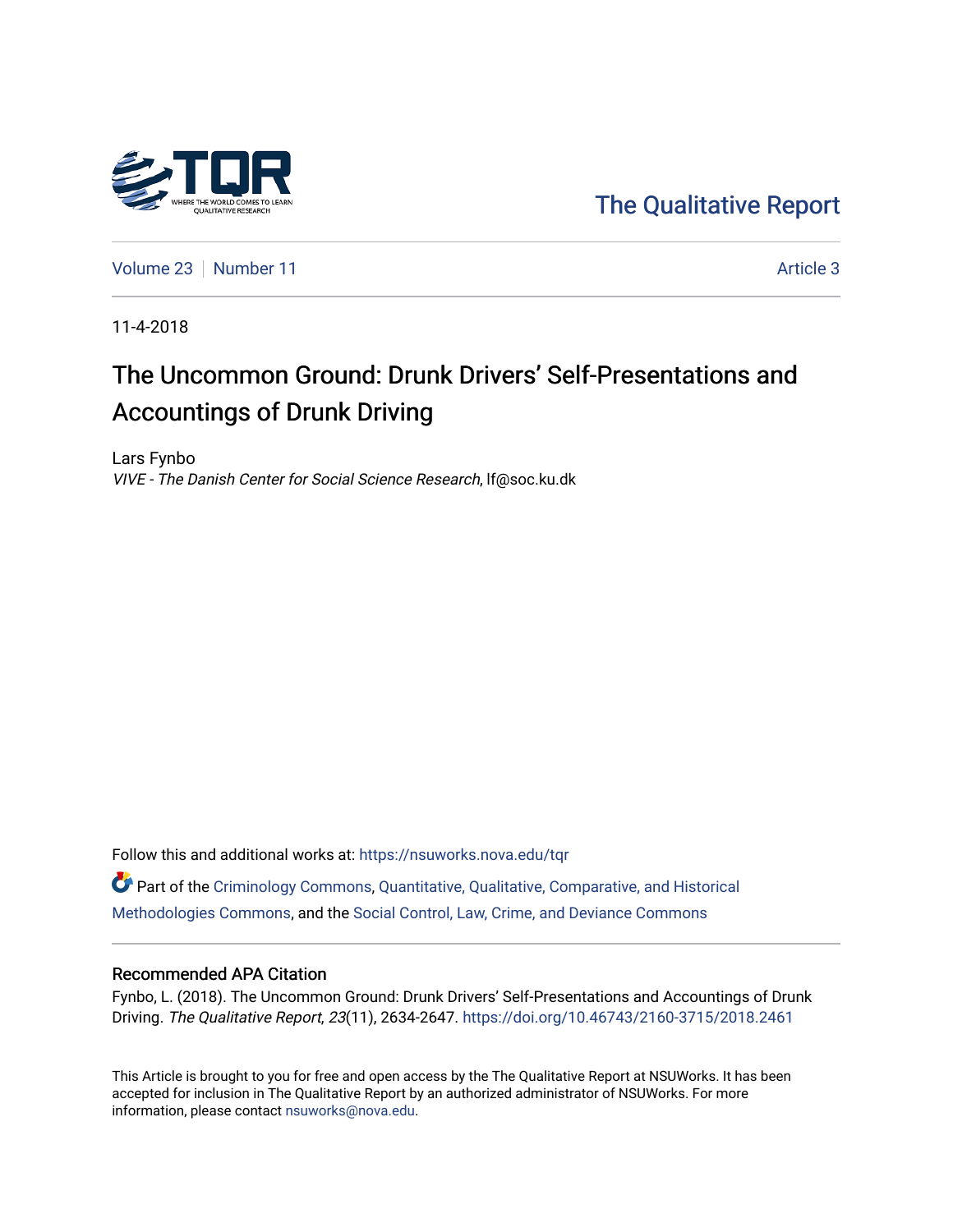# **Qualitative Research Graduate Certificate** Indulge in Culture Exclusively Online . 18 Credits **LEARN MORE**

### The Uncommon Ground: Drunk Drivers' Self-Presentations and Accountings of Drunk Driving

#### Abstract

The paper analyses the self-presentations of three convicted drunk drivers: two women and one man. It applies symbolic interaction theory to analyze how the interviewees account of themselves and their driving under the influence (DUI) convictions. The analysis shows how uncontrolled and unpredictable features of the data generating process impacts on the interviewees' self-presentations. One interviewee, a 28-year-old man, uses his dog and tattoos to close-in on his problem with alcohol consumption. Another interviewee, a 61-year-old woman, uses legitimate cultural scripts of being a responsible woman to neutralize the fact that she has been drunk driving frequently for many years. The third interviewee, a 40-year-old woman, refuses to conceive herself as a drunk driver. Rather than taking responsibility for her DUI-conviction, she tries to relieve herself in the interview by blaming her DUI on her social surroundings. The paper demonstrates how qualitative interviews are sometimes unpredictable and dependent on diverse feelings and reactions and how drunk drivers, generally conceived as moral offenders, need intelligible, normative social positions to relate to their DUI.

#### Keywords

Qualitative Interviewing, Drunk Driving, Accounting, Social Deviance

#### Creative Commons License



This work is licensed under a [Creative Commons Attribution-Noncommercial-Share Alike 4.0 International](https://creativecommons.org/licenses/by-nc-sa/4.0/)  [License](https://creativecommons.org/licenses/by-nc-sa/4.0/).

#### Acknowledgements

Lars would like to acknowledge the support of the Danish Tryg Foundation and Department of Sociology, University of Copenhagen.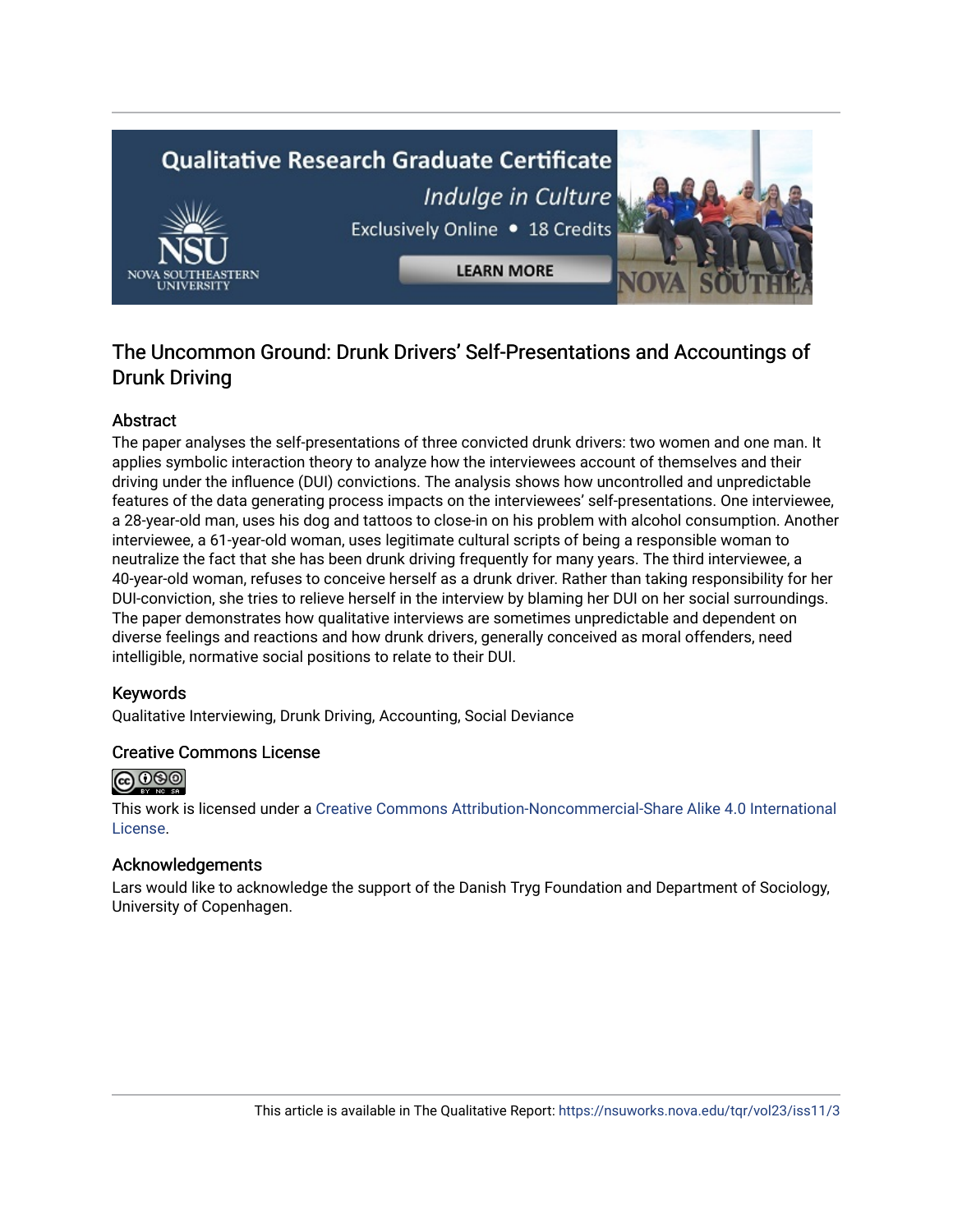

## **The Uncommon Ground: Drunk Drivers' Self-Presentations and Accountings of Drunk Driving**

Lars Fynbo

VIVE – The Danish Center for Social Science Research, Copenhagen, Denmark

*The paper analyses the self-presentations of three convicted drunk drivers: two women and one man. It applies symbolic interaction theory to analyze how the interviewees account of themselves and their driving under the influence (DUI) convictions. The analysis shows how uncontrolled and unpredictable features of the data generating process impacts on the interviewees' self-presentations. One interviewee, a 28-year-old man, uses his dog and tattoos to close-in on his problem with alcohol consumption. Another interviewee, a 61-year-old woman, uses legitimate cultural scripts of being a responsible woman to neutralize the*  fact that she has been drunk driving frequently for many years. The third *interviewee, a 40-year-old woman, refuses to conceive herself as a drunk driver. Rather than taking responsibility for her DUI-conviction, she tries to relieve herself in the interview by blaming her DUI on her social surroundings. The paper demonstrates how qualitative interviews are sometimes unpredictable and dependent on diverse feelings and reactions and how drunk drivers, generally conceived as moral offenders, need intelligible, normative social positions to relate to their DUI. Keywords: Qualitative Interviewing, Drunk Driving, Accounting, Social Deviance*

#### **Introduction**

This paper presents findings from a study about heavy consumption of alcohol outside the treatment system. The study conceives driving under the influence (DUI) of alcohol as a risk activity related to heavy consumption of alcohol. Based on the same study, other analyses have pointed out how convicted drunk drivers balance between control and loss-of-control of alcohol as well as driving (Järvinen & Fynbo, 2011), how convicted drunk drivers refer to different social identities when reflecting upon their DUI-convictions (Fynbo & Järvinen, 2011), or how young DUI-offenders use drunk driving as a radical type of risk behavior challenging normative society (Fynbo, 2014). In this paper, I analyze the self-presentations of three convicted drunk drivers during interviews with me about their alcohol use and feelings about DUI. These three interviewees account very differently about their alcohol consumption and how being a convicted drunk driver has influenced their lives. While doing so they show how morally challenged interviewees use accounting as a defense mechanism (Austin, 1961).

While the overall purpose of the study was to produce knowledge about drunk driving, which could inform future policy developments, the interviews aimed at allowing the DUIoffenders to account of their actions as diverse individuals.

#### **Qualitative Interviewing Is Symbolic Interaction**

To interview people is not just a matter of getting answers to questions. Interviewing is an "interactional event" and standardized questions are too "fragile" and "technical" to be viable (Suchman & Jordan, 1990, p. 241). Semi-structured qualitative interviews are, writes Mason (2002, p. 65), "social interactions" and "it is inappropriate to see social interaction as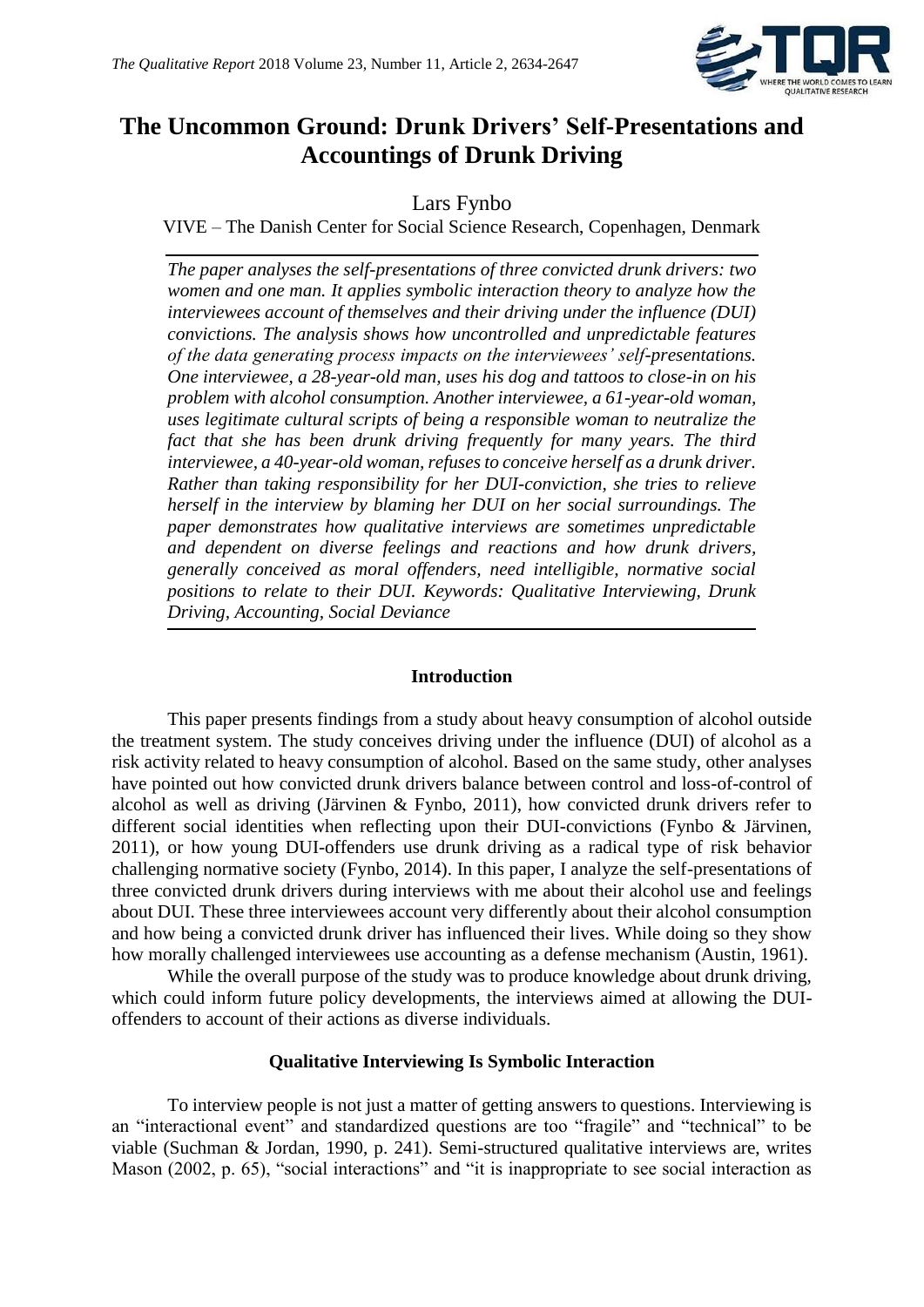'bias' which can potentially be eradicated" Inckle (2010, p. 31) describes an interview as an inter-relational "appropriation of intimate experiences." Within classic symbolic interactionism, social interaction is not conceived foremost as a representation of inner conditions, motives etc., of interacting individuals or as a social representation of an outer cultural order. Rather, argues Blumer (1936, p. 518), symbolic interaction is a creative process based, on the one hand, upon on-going "interpretations" and, on the other hand, upon "spontaneous and direct" responses. Central to Blumer's interpretation of social interaction is that meaning is generated in an interaction process. Meaning never exists objectively. Hence, according to symbolic interactionism (Austin, 1961; Blumer, 1936), it is impossible to approach interviewees neutrally and objectively and, parallel hereto, interviewees are unlikely to react identically in similar situations.

Austin (1961, p. 131) argues that a qualitative interview is not standardized but complex and unpredictable:

Do we all say the same, and only the same, things in the same situation? Doesn't usage differ? And, why should what we all ordinarily say be the only or the best or final way of putting it? Why should it even be true?

According to Austin, the same person in the same interview is likely to give different answers to the same question. Nilssen (2012, p. 25) adds that it is an "ontological premise" of qualitative research to conceive "reality" as "complex, ever-changing and constructed by every individual who is involved in a research situation." She thus argues that interviews should be approached as complex and ever-changing "meetings" in which "knowledge is constructed" during unpredictable and relatively uncontrolled interaction between interviewer and interviewee. Interviews are made up by, sometimes, unpredictable interactions caused by different agendas. Interviews are asymmetrically structured by complex power relations (Packer, 2011, p. 45) and affected by sudden moods and spontaneous reactions (Austin, 1961, p. 143).

Whatever its purpose, writes ten Have (2004), "The interview format tends to be based on an asymmetrical distribution of interactional jobs" (p. 58). Even in interviews where interviewers appear to, somehow, share an "even" allocation of their "distribution of interaction," this relationship is easily shaken by unpredictable inputs or gestures. For example, sudden differences in the perceptions of the topics discussed, unpredictable attempts at controlling the interview or simply by spontaneous and unprepared-for incidents can have a strong impact on the development of an interview. Furthermore, societal discourses condemning DUI may drive the interviewer to push interviewees to take ownership over the DUI that the interviewees may not acknowledge outside of the interview situation.

Contrary to this, Presser (2004) argues that qualitative interviews with perpetrators of violent crimes can provide interviewees with a possibility to adhere to non-deviant identities. By incorporating normative, cultural scripts into the interview, the interviewer enables interviewees to resist the immoral identity that their moral offences otherwise have designated for them.

For this study, cultural scripts were important for the interviewed drunk drivers. Unexpected features and spontaneous enacting of intuitions and moods during the interviews also turned out to be important.

#### **Self-Interpretation through Accounting**

A special philosophical approach to qualitative data analysis conceives interviewees as "accounting" of selves through "presentations of their preferred interpretations of the actions" (Järvinen, 2001, p. 263). Accounting occurs when interviewees are asked to relate personal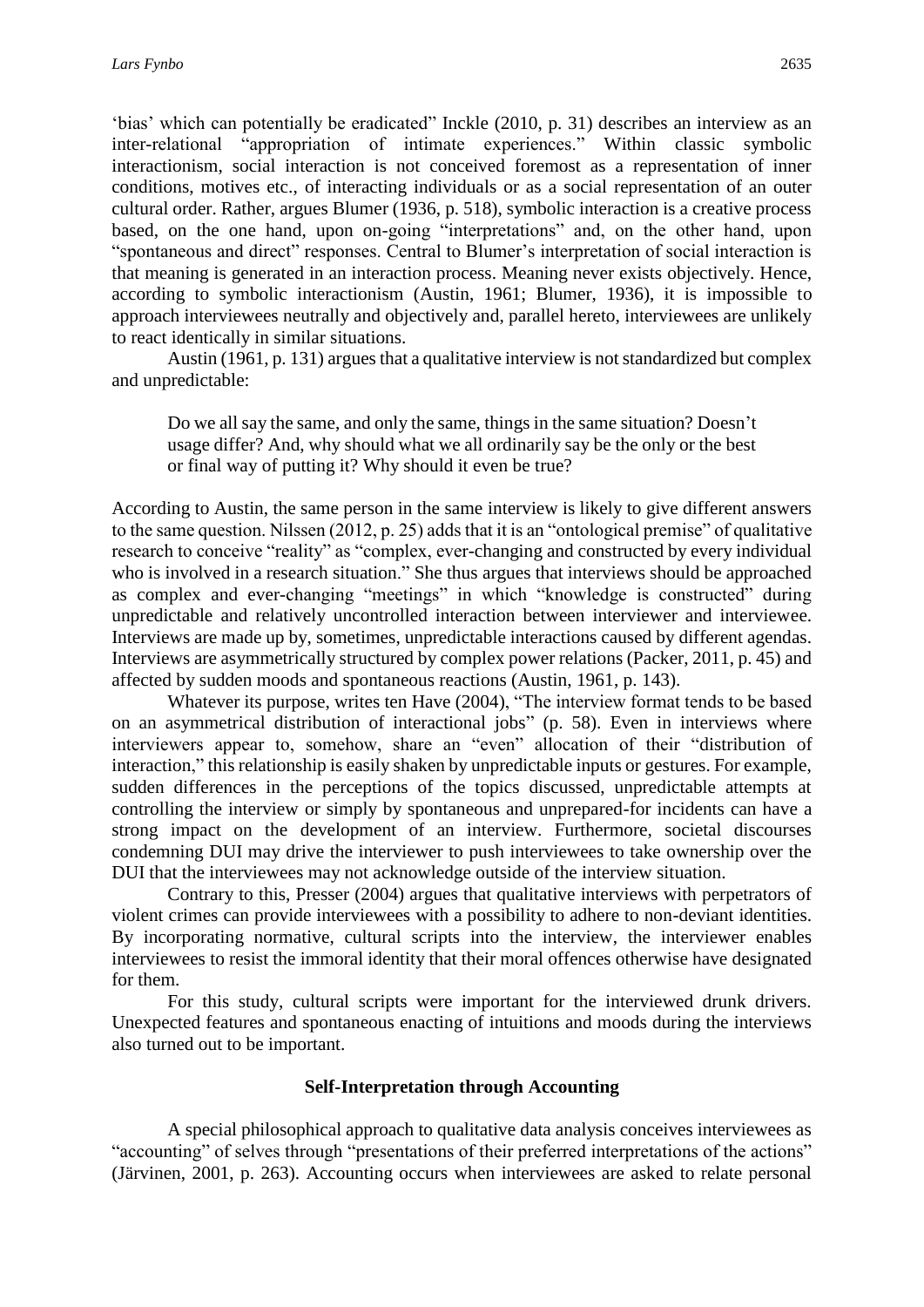behaviors that infringe on or deviate from mainstream social norms (Inckle, 2010, pp. 28-29). Within an interactionist perspective (Austin, 1961; Järvinen, 2003; Scott & Lyman, 1968), it is argued that socially stigmatized and marginalized individuals often "defend" and/or "legitimate" themselves in an interview situation. Accounting thus happens when a person "is *accused* of having done something, or […] where someone is *said* to have done something which is bad, wrong, inept, unwelcome, or in some other of the numerous possible ways untoward" (Austin, 1961, pp. 123-124).

Similarly, Järvinen (2003, p. 217) argues that interviews about "troubled identities" allow socially challenged people an opportunity to present themselves according to their own "preferred interpretations of their present and past situations." She writes: "Faced with the possibility of being positioned as a [negative figure], a person may turn to identity negotiations and 'accounting,' for example, through neutralizations, by holding back sensitive information or attempting to 'redefine' the interview setting" (Järvinen, 2003, p. 218). The relation between what is asked of the interviewee (by the interviewer) and what is known and told by the interviewee (to the interviewer) is therefore influenced by the interviewee's "temptation" to manage her/his self-presentation (Austin, 1961, p. 132). For instance, a single term that describes an action, for example, as unintentional, fully controlled, or necessary, may be used to describe similar, recurring actions which may not have been as unintentional, controlled or unavoidable when they occurred (Austin, 1961, p. 149). Järvinen (2000, p. 386) also points out that interviewees account "in greater or lesser agreement with recognizable cultural scripts." In line with this, Sandberg (2013, p. 80) argues that identities are always negotiated in different contexts and that interviewees, therefore, shift spontaneously between different, sometimes conflicting self-narratives.

Järvinen (2001, p. 280) concludes that the accountings of socially stigmatized interviewees are best understood considering their relations to "real or imagined accusations." In other words, in interviews with people who think that other people (including the interviewer) might define their behavior as illegitimate, qualitative researchers need to incorporate an understanding of the interviewees' feelings of being accused.

#### **Interviewing Drunk Drivers**

In Denmark, DUI is widely condemned with two-thirds of the Danish population in favor of stricter punishment of drunk drivers (MandagMorgen, 2011, p. 14). In response, convicted drunk drivers may feel inclined to justify DUI through neutralizations such as "denial of responsibility" and "denial of injury" (Sykes & Matza, 1957, p. 667). During a qualitative interview, they are apt to "forget" about some incidents or argue that at the time of the act it was "a permissible thing to do." When given a circumstantial "reason" for doing something, which otherwise would be considered illicit, the action is "justified" as a necessary exception (Austin, 1961, p. 124). Pestello (1991, p. 41) unambiguously states that "problematic behavior does not need to be explained to outsiders [if] outsiders never see it." Following the same line of reasoning, a DUI arrest can be "excused," for example, as a once-in-a-lifetime incident or as an incident of the past (as opposed to the present). An unintentional misbehavior is easier to admit than an intended misbehavior or, according to Austin (1961, p. 124), to present an offence as an "unintentional slip" is to argue that the offence does not need to be answered for.

The data for this study was generated in interviews with 25 convicted drunk drivers in Denmark. The same interviewer (the author) carried out all interviews over a period of three months in 2010. The interviewees were participants at mandatory alcohol and traffic safety courses for DUI offenders (Danish National Police, 2012). The first contact was established through teachers at different course locations within the same Danish region handing out a pamphlet about the study. The pamphlet described the research project in broad terms,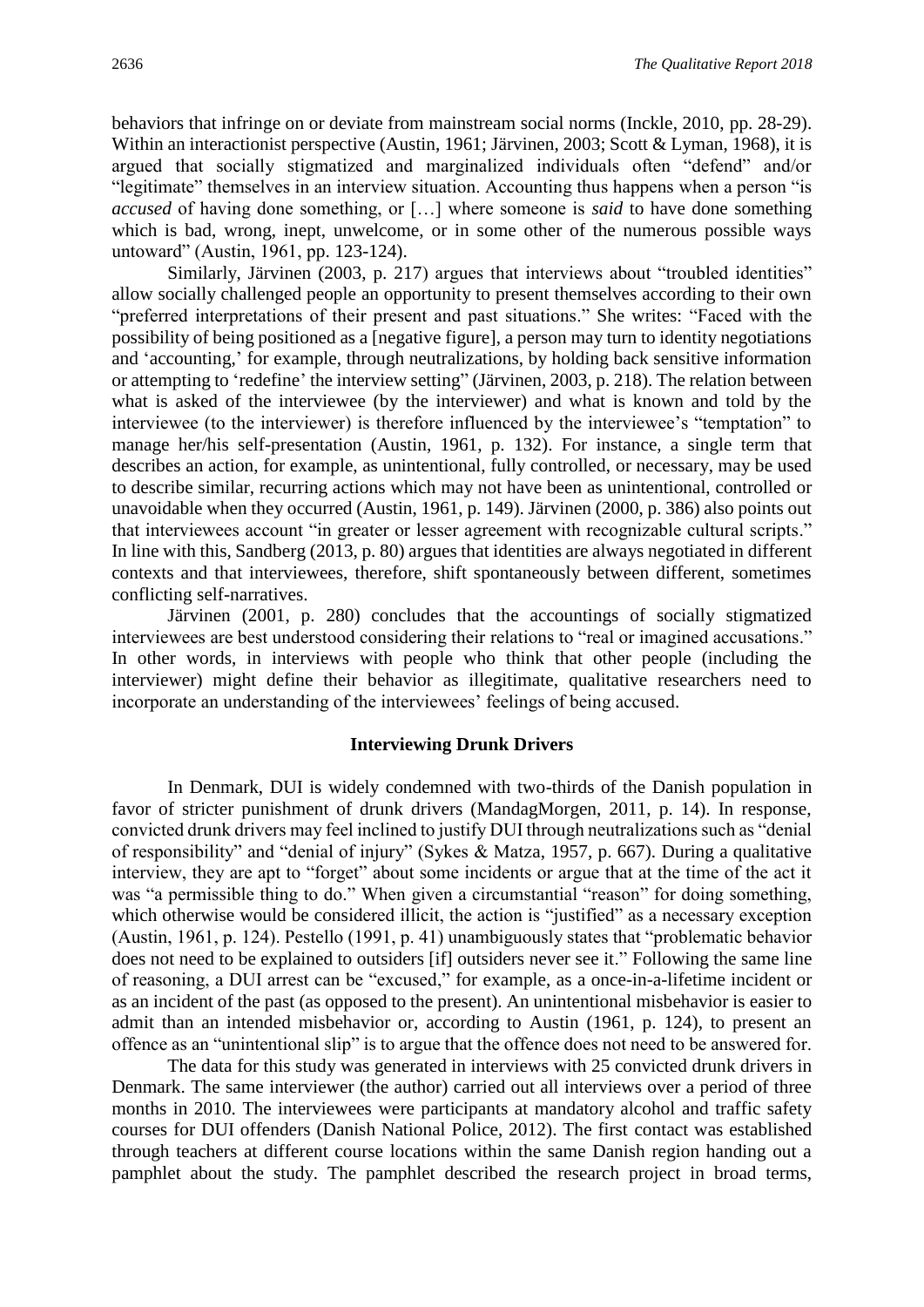including its purpose of exploring DUI from drunk drivers' perspectives as well as guaranteeing anonymity and offering a gift voucher of 40 Euros to each person who participated in an interview.

The interviews were conducted in classrooms, at the interviewees' homes, or in the interviewer's office. Prior to the interviews, only the age and gender of the interview subjects were known. A semi-structured interview guide was used for all interviews. The guide focused on risk behavior, social life, self-conceptions, attitudes towards DUI, and drinking (and drug use) in general (see also Fynbo & Järvinen, 2011, p. 777). The interviews were loosely shaped as open-ended interviews in which the interviewees were encouraged to recount their stories, particularly those to do with DUI.

The age of the interviewees spanned from 19 to 68 years with an average of 38 years. Five interviewees were female and 20 were male. None of the interviewees were serving a prison sentence at the time of the interview although some did talk about criminal histories that extended beyond DUI, including six persons who had been imprisoned for violence and/or selling illegal drugs. Seven interviewees had caused traffic accidents while under the influence, but none of these had inflicted harm on others.

The national Danish Data Protection Agency authorized the study in 2010 and the study complies with the American Sociological Association's code of ethics (ASA, 2018).

#### **Accounting of DUI**

In the following, I focus on a main methodologic finding of the overall study: namely, that some interviews contain moments where, within the interview setting, the interviews suddenly become more intimate. Sometimes this occurs when something unpredictable happens. I also focus on how the interviewees present themselves in relation to having been convicted of DUI, which was a general focal point for the overall study.

Out of the 25 interviews, I have selected three interviews that in relation to the general sample contain particularly strong self-presentations. The three self-presentations, however, are also very diverse. Charlie, 31, somehow with the use of a dog, presented two respectable selves that enabled him to reframe the interview around his personal troubles of emerging addiction. Marianne, 61, used accounting techniques more profoundly when relating to her drinking habits, her social responsibilities, and her drunk driving. Lastly, Joanna, 40, redefined the entire interview to a self-presentation, which sometimes appears to challenge even herself.

#### **CHARLIE'S TROUBLES**

Charlie, 31, lived alone in a 1970s housing complex. The whole area looked neglected with old cars, abandoned shopping trolleys, and worn out baby trolleys. A few houses had nationalistic emblems in the windows called for support of "white pride" and National Socialism, and many had their blinds down. Charlie opened the main entrance door accompanied by two cats and a dog. He was big, about two meters tall, and, judging by his size, over 100 kg. He was bald with a pointed goatee beard and tattoos on both arms and around his neck. At first, he held back the dog, an illegal American bulldog, but then let it go when I told him that I was not afraid of dogs. In the living room, Charlie had a modern hunting bow on a shelf next to a pornographic poster. For the interview, we sat down in a sofa in front of a coffee table. The dog then jumped to my end of the sofa, putting its head close to my face. Charlie said that it was playful, gentle, and obedient.

For me, the interview began as a play of positioning or dominance. Before asking this young man questions about his risk behavior and DUI experience, I had to go through an unexpected and somewhat threatening opening phase. I was on his home ground – an apartment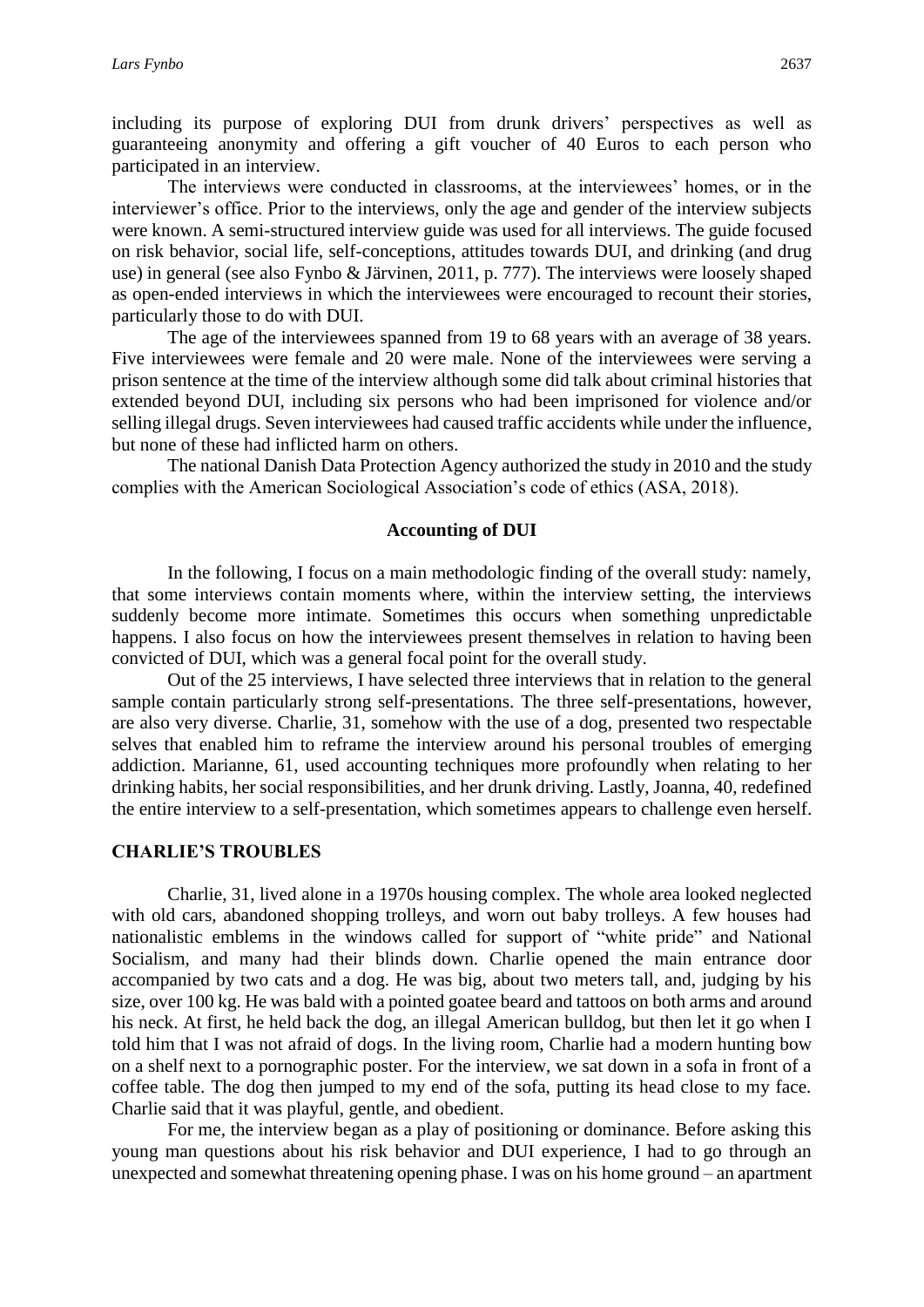in a lower class, white neighborhood, with weapons on the shelf and an illegal combat dog in my lap. Clearly, Charlie had no intention of threatening me, and it soon turned out that Charlie preferred dogs and tattoos to power and violence.

Interviewer [first question]: Are these dogs not illegal? Charlie: Yes since July. Interviewer: But why hasn't it been put down then? Charlie: Well, if it had been born after 17 March, then it should have been destroyed. Interviewer: But was it not born after this date? Charlie: No, it was born on 5 March. Interviewer: That's close. Charlie: Yes, it is. Interviewer: So, it is allowed to be here. Charlie: Yes, he is. But he is not allowed to mate. He cannot make new pups. Interviewer: No. Well, I guess that all dogs just need to be brought up well. Charlie: Yes, nothing more. Interviewer: But this one is really well-behaved. That's easy to see. Charlie: Yes, yes. It's a family dog, not a power thing.

In the interview, it turned out that Charlie was struggling with mixed feelings about himself. On the one hand, he explained that he wished to be in complete control of his behavior, his drinking included. On the other hand, he said he struggled with an "innate craving" for binge drinking. "Drinking," he said, made him "lose control" and he feared that he could be "in the middle of actively developing addiction." Obviously, it was not easy for Charlie to talk about drinking problems and emerging addiction. This meant that we had to make space, so to speak, for him to explore his feelings about possibly being in the process of developing addiction. One way of doing this was to talk about themes largely irrelevant for the study of DUI but which created a safe ground for both of us. Charlie's combat dog represented such a theme and during the interview we would come back to the dog several times. The tattoos – and his general interest in art – represented another, yet similar topic:

Charlie: I never liked school. I thought it was a waste of time to sit still. Interviewer: To sit still, why?

Charlie: Well, I don't know. I guess that it just never really made me comfortable. It was too boring. I did my homework and knew my stuff, but I never liked it. I preferred to do something more creative.

Interviewer: What would you rather do?

Charlie: I liked art. I like to draw. And, generally, I just like to use my hands and body rather than sit still.

Interviewer: … But Danish schools don't teach lots of art.

Charlie: No, but when we did have it, I felt that I could relax more and use my thoughts creatively. [More talk about art] …

Interviewer: Today, what do you draw?

Charlie: Mostly tattoos. You know, like … Well, I guess that you could say that I appear to have a liking for tattoos.

Interviewer: Can I see some of your tattoos? Did you design them yourself? Charlie: Yes, the one on my upper arm, I drew myself.

Interviewer: OK. It is sort of like a mixture of different styles.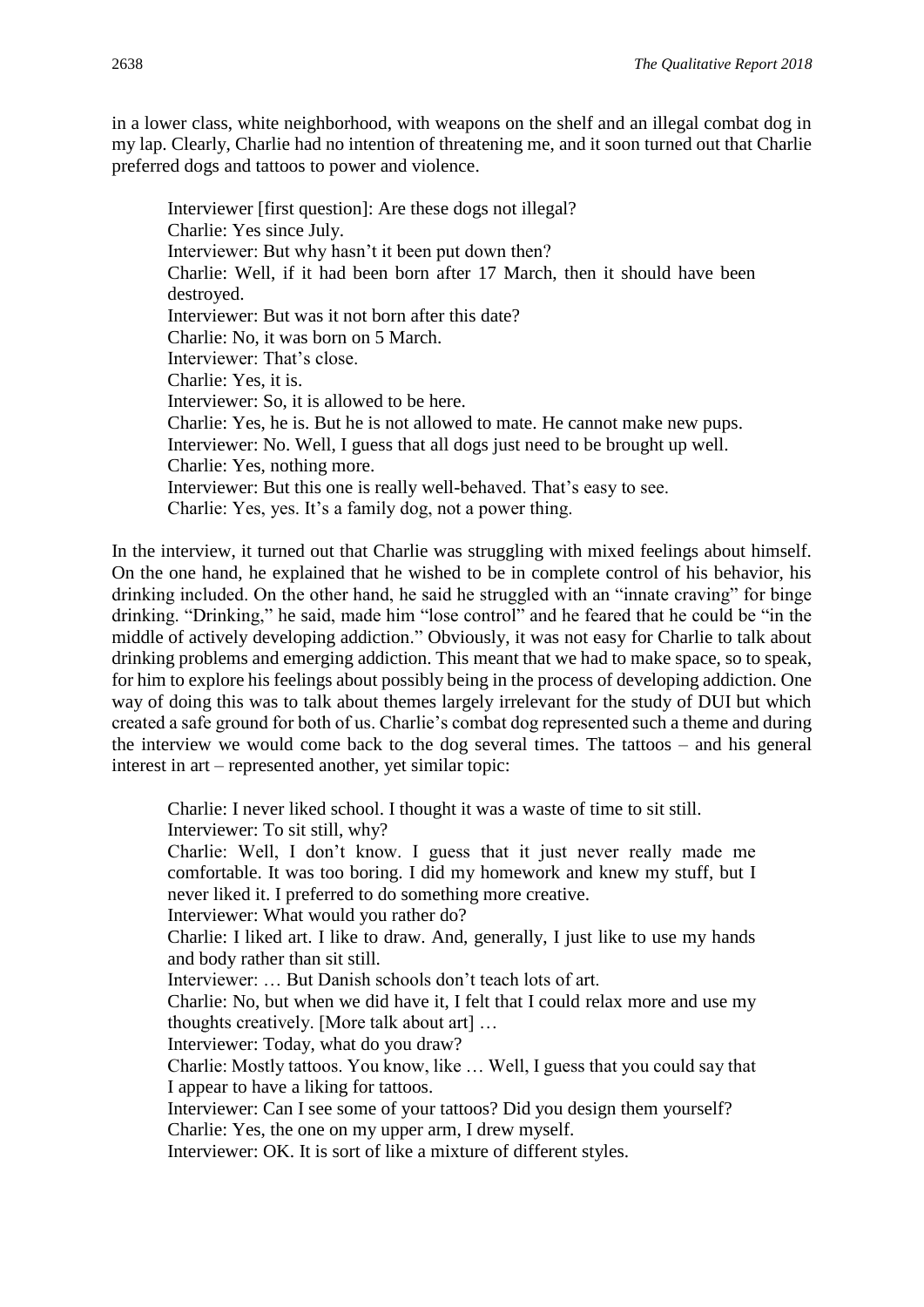Charlie: Yes. Sometimes life is not that simple. Sometimes you have to mix it up a bit. Interviewer: And the guy in the tattoo himself has a tattoo. That's neat. Charlie: Yes, yes. Interviewer: Well, just to return to the drinking and driving – Charlie: – well, you know, I continued drinking. I got drunk in the weekends, but then it became too much. I lost control again …

In the interview, Charlie, who to me at first had had the appearance of a biker or skinhead, somewhat unexpectedly presented himself as a dog-lover and amateur artist. In the meeting with an interviewer who also liked dogs and who showed an interest in tattooing too, Charlie appeared to feel safe and confident enough to also talk about his habit for binge drinking. During the interview, Charlie the dog-owner and artist, in interaction with the interviewer, reflected upon the troubles of Charlie the drunk driver who tended to lose control over alcohol. And maybe this is the closest I can get to understanding Charlie as a diverse individual: someone who was torn between ideals and practices and whose self-presentation therefore dichotomized between two conflicting types of selves: the controlled dog-owner and artist on the one side and the uncontrolled binge drinker and drunk driver on the other side. Rather than accounting for the DUI as a mistake, something harmless etc., Charlie dichotomized between two opposite selves, which in the interview situation appeared equally important for him.

#### **MARIANNE'S ACCOUNTING**

Marianne, 61, presented herself as a busy and hard-working daughter, wife and mother respectively, who had had to face several demanding conflicts throughout her life. As a teenager, she had cared for her father who, although he was sick, refused to receive social security. Because of this, Marianne did not get the education that she desired, but, instead, had to help support her family financially. Later, her father started drinking and her then-husband began cheating on her. She had to help her mother manage her relationship with Marianne's father as well as cope with her own disintegrating marriage. After her divorce, Marianne had to take full responsibility of her children, including making sure that they received a proper education.

At the time of the interview, Marianne had recently retired. When asked about her present life situation, she answered by complaining that her house had become too big and expensive for her to live in. The house, it turned out, played an important part in her accounting of DUI. In presenting her life story, Marianne, like Charlie, included descriptions of heavy consumption of alcohol. But, unlike Charlie, Marianne also expressed a rather relaxed attitude towards DUI. She described drinking both as part of her social life and as something she did when seeking relief from stress and daily worries over conflicts at work or in the family. Until she was arrested, when she lost control of her car, Marianne had mostly considered drunk driving as a practical necessity, that is, she was forced to do because she was a single person who always had to drive herself home from social functions.

When asked about DUI, Marianne defended herself through different types of accounting. At first, she claimed that throughout her life, there had been "only two episodes" of DUI, including the one when she had been arrested. Later in the interview, she said that she had been drinking and driving regularly over many years, including after "lots and lots" of social functions and dinners. Through different accountings, Marianne then presented a narrative that, during the interview, became more and more self-critical.

Initially Marianne downplayed her drunk driving by saying that she "had not harmed anybody" and that after the arrest she had "ceased drinking and driving completely."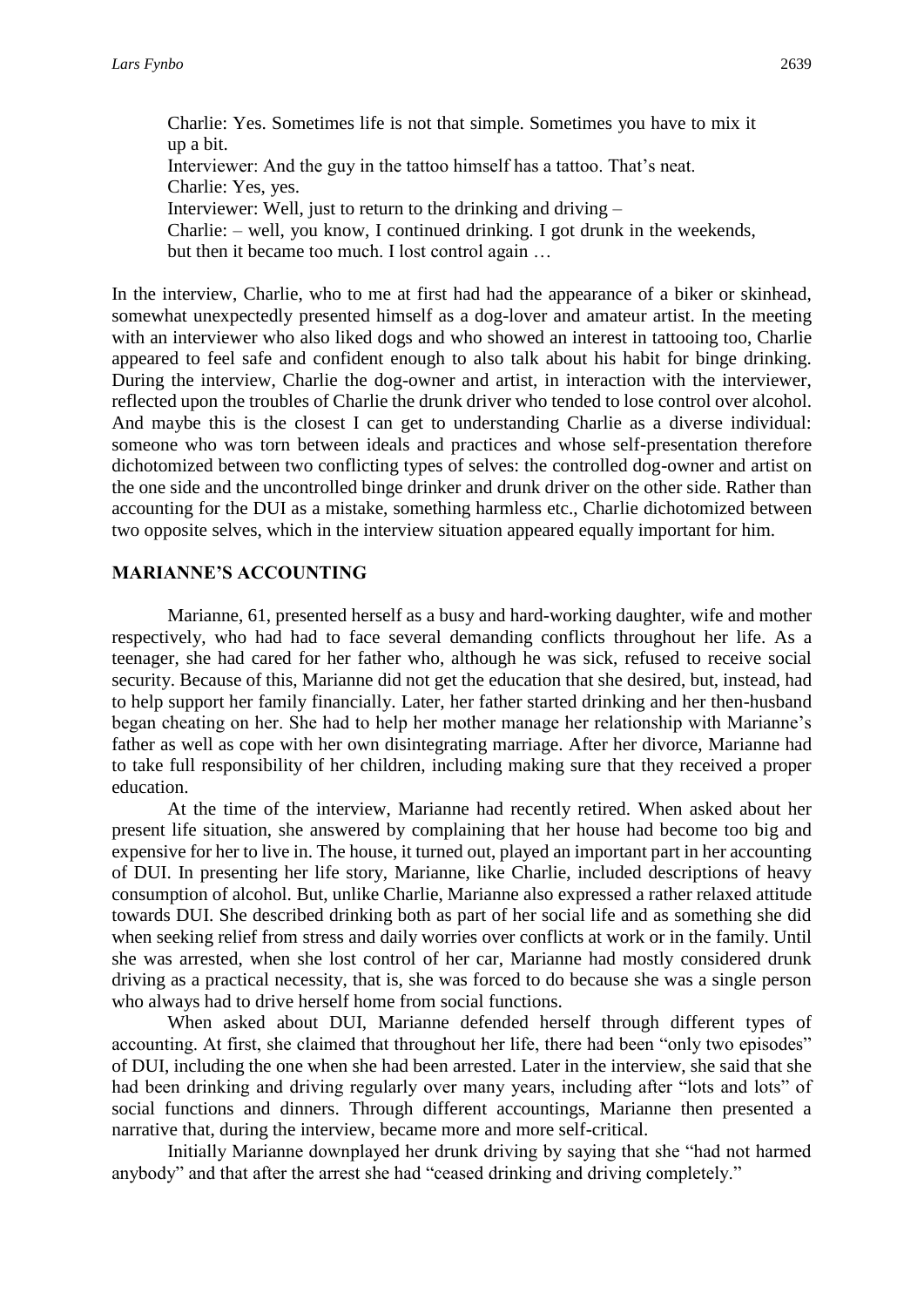Marianne: … the worst thing would have been if I had hurt other people. … But I did not. … I did drink and drive once before, when I had been picking up something from my friend's place. … It is not because I have an alcohol problem. It has happened once before … but I will never do it again. Never.

Secondly, while relating specifically to the incident that led to her arrest, Marianne described a chain of events, which she felt she was not responsible for.

Marianne: … I put the house up for sale and thought that the kitchen needed some polishing up and repainting. I had been living alone in the house for nine years and could no longer afford it. … Unfortunately, some of the carpentry had to be done on a specific Sunday morning, when I also had an invitation from some family later at twelve. But I was just happy, you know, that I had managed to find a cheap carpenter and so I agreed to do it all in the same day. The carpenter arrives early and at eight we have a beer. At that time, I have already been coating the worktop with some very strong paint. … So, we have a beer at eight, and at nine we drink some red wine. But we use beer glasses. Of course, not a half-liter beer glass, but still rather big glasses for wine. … After he leaves, I feel that I am running a little late. You know, it always takes more time than anticipated to get out of the door. I also had to bring some vegetables from the garden, a small present and flowers. Anyway, I am running a little late and start getting a little stressed, so I drink another big glass of red wine just before leaving. By then, the clock would have been around eleven. Interviewer: Just to relax? Marianne: Yes, and again, it is a big beer glass.

Marianne then brought up another factor that she could not be responsible for: the weather. "It had been raining," she said, and together with the stress and/or the effect of the paintwork, but not the drinking, this caused her to lose control of the car.

Marianne: Then the road is a little slippery, you know, because of the rain. ... At one point, I feel that I have been drinking. You know I fell a little dizzy or something. But it may just as well have been the stress, and afterwards I have also considered that it was due to the strong vapors that I had been inhaling. I think that this [the stress and the paint] must have caused it [the accident] though I did leave the window open while I was painting.

Asked to consider the possible effect of the beer and wine that she had been drinking before driving, Marianne resumed to hold on to the paint vapors as the primary cause:

Marianne: … while driving, I did feel slightly drunk, but it is hard to say whether this was perhaps caused by all the strong vapors that I had been working in for some hours.

Marianne presented herself as a responsible family person: "I had to drive, because I had promised that I would come to the family lunch." And, as several other interviewees, she questioned the measure of her blood alcohol concentration (BAC) level: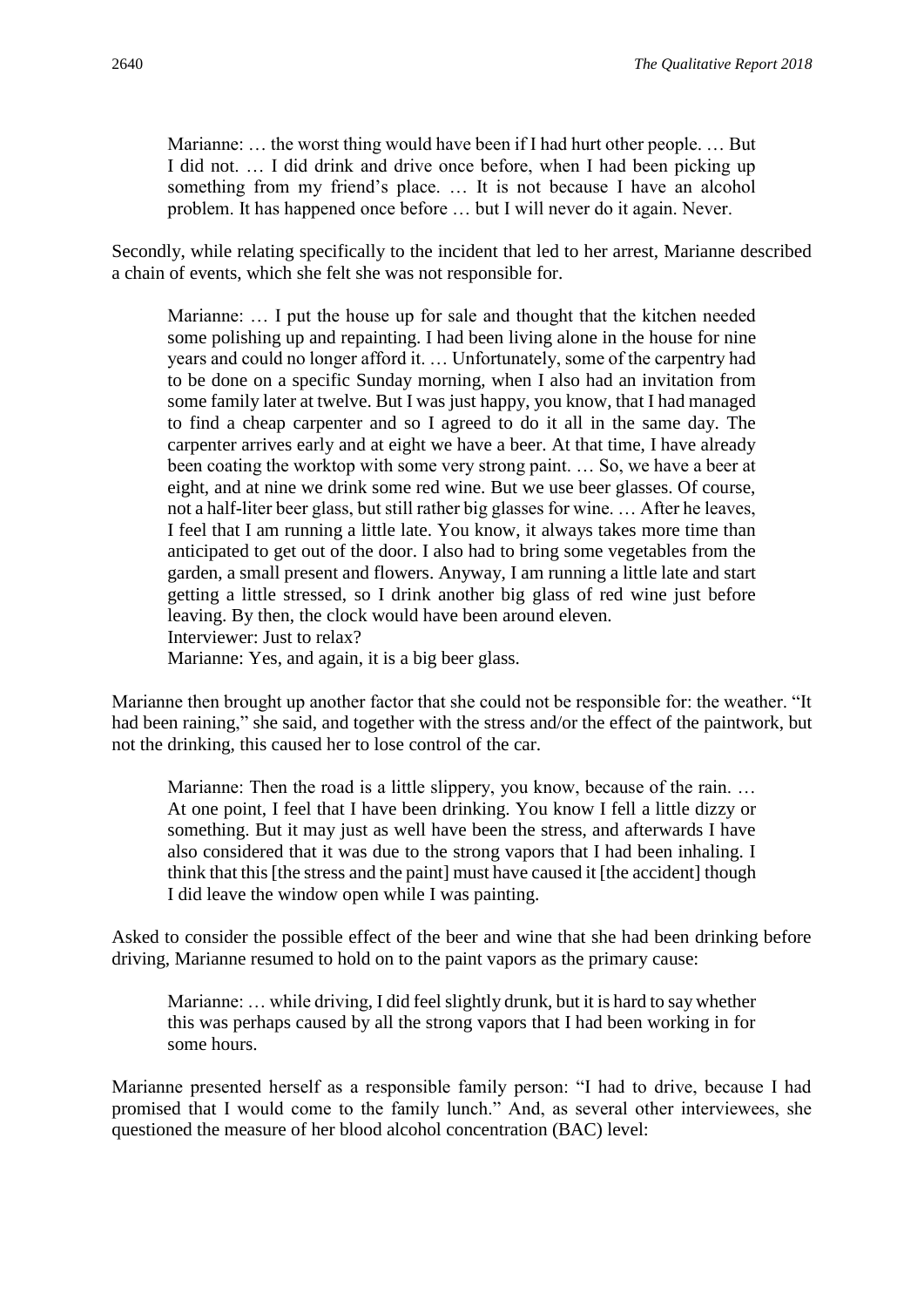Marianne: When they make me blow the breathalyzer, it shows 0.05 per cent ... but then, when they take a blood test, it shows 0.091. But this is two hours after the arrest and I have read on a website that the BAC is at its highest two hours after your last drink. This means that it has accelerated since I was stopped. … Also, it was slippery. Not because of snow but because of rain. I didn't consider that I couldn't drive. I drank at seven, at nine and eleven, but of course the glasses were bigger, you know. … I have no idea why it went wrong like it did. The car was in good condition and all.

Thirdly, late in the interview and after Marianne had been reflecting further upon her drinking habits and prior incidents of DUI, she turned to personal experience and a special technique of moderating the intoxication before driving as excuses for DUI. She, thus, claimed to remain in control of driving, even after drinking, because she knew how to handle drinking as well as driving.

Marianne: … You know, I am the kind of person who would drive home after a party. It is because I am single. But I usually stop drinking an hour before leaving. By then, I have had a welcoming drink, wine for each of the three courses, maybe some beer, more wine, but no cognac! I probably drink two glasses of everything else and then I take the car home after midnight. But before driving, I always sit for an hour without drinking. … I have never caused accidents before and I have never been insanely intoxicated.

As we can see, Marianne divided her accountings into three main parts. One that generally referred to a time-related distinction between a former (immoral) self and a present (moral) self; one that related to the particular incident that led to her arrest, which she was not responsible for; and – after a while – one that referred both to her ability to manage drinking and driving and to her status as a single woman who always had to do the driving after social functions. Firstly, she said that the arrest had been an "eye opener" and, thus, excused past ignorance with present reason. Secondly, she described the specific situation that led to her arrest through a line of independently innocent events setting out from her house, including being stressed and affected by paint vapor rather than intoxicated by the alcohol she had been drinking. This logic was also used to argue against trusting her BAC measure. Thirdly, she looked upon her many past incidents of DUI, which had been going on for many years without causing any arrests, as something that was "probably wrong" and "somewhat irresponsible" but that "had never caused any harm." Furthermore, whereas couples can negotiate a designated driver, she was alone and therefore always had to be the driver. Besides, as she reasoned, her DUI had always been "controlled," that is, until the time when she did in fact lose control.

#### **JOANNA'S STRUGGLES**

Out of the 25 interviews, the interview with Joanna, 40 was the most difficult to control. It was very hard for her to accept that she had been arrested for DUI and she refused to see herself as a drunk driver. Joanna lived in a market town in the provinces. Her house was big, overlooking a forest and located in what appeared to be the nicer part of a small and generally well-kept town in the Danish country side. At the same time, her house showed odd signs of neglect – the entrance way was unfinished, the ceiling in one of the children's rooms had a large hole and one of the bathrooms didn't work because the plumbing had never been connected. When Joanna was giving the interviewer a tour of the house (before the interview), she complained about these and other things that different, "irresponsible" workmen had left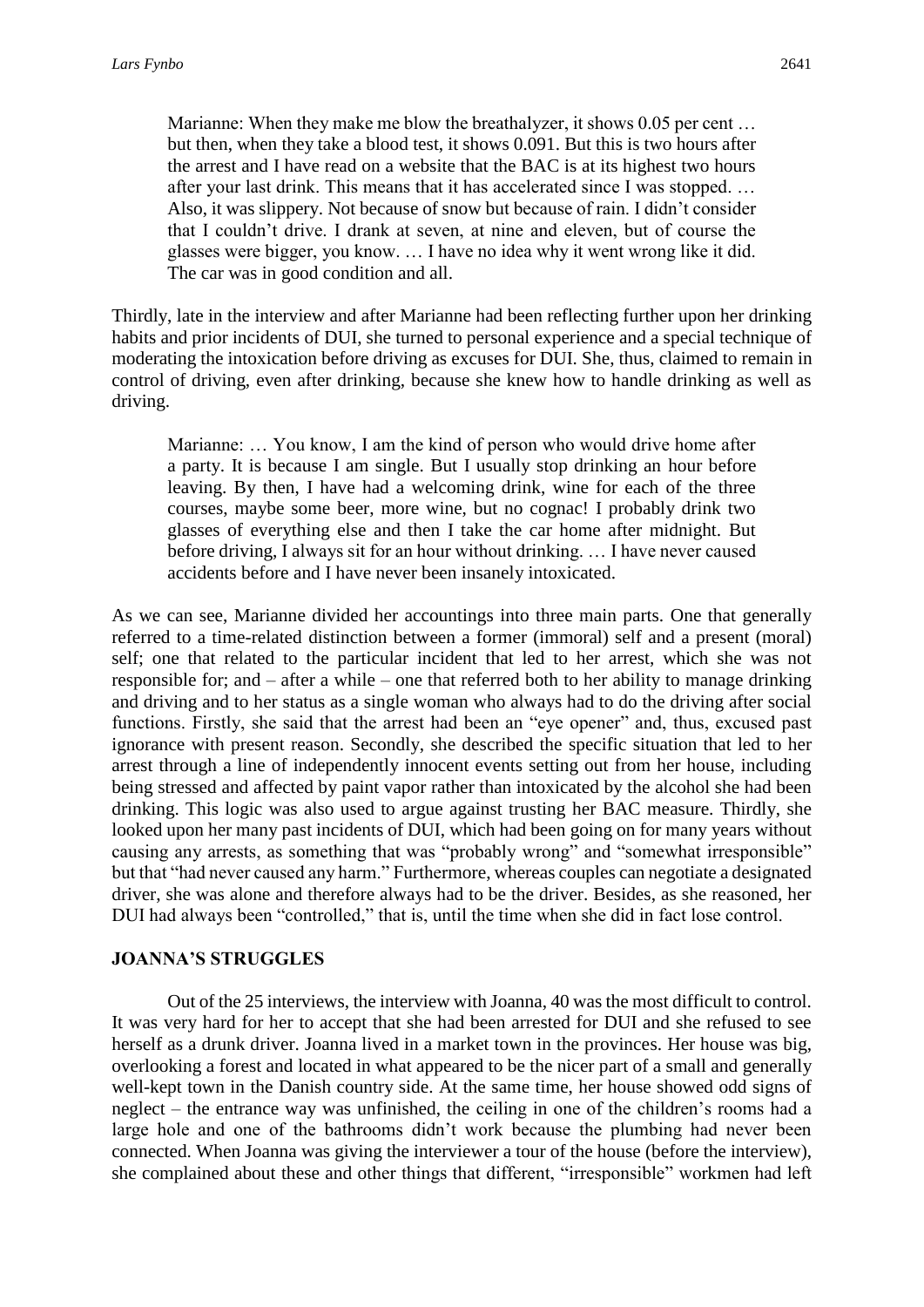unfinished over the years. During the interview, she also complained about her partner, including his drinking habits and attempts at "restricting [her] personal freedom." She repeatedly distinguished herself from "people of petty-minded market town identity," "dull neighbors" and "boring in-laws," as well as from her partner's "lack of sensuality and romance." Instead, she presented herself as fulfilling several different roles, including as a "sensual" and "strong-minded woman."

Joanna was arrested after a private dinner with her then-husband. She said that at the time, about three years prior to the interview, their relationship had been critically challenged by the husband's relationship with another woman. She described the dinner as the culmination of a stressful period in which she had been "struggling" with the husband's "ignorance" as well as not being able to "fulfil [her] own desires." The dinner, as well as its preceding troubles, she offered – and described – as "the causes" of the arrest:

Joanna: … the fight itself was the real reason why I was arrested. … [My husband] felt threatened when I told him that he had to move out of our home. [His new girlfriend] had been pulling him from one side and I had been pulling from the other. But, just then, I stopped pulling and told him to get out of my life. … Then he is leaving, and I tell him that he cannot drive because he has been drinking too much. He doesn't listen, so I have to get into my own car and follow him. ... Then I call him up from the car because I feel that something is wrong, and he tells me that he has called the police and asked them to stop me. … He was trying to steal my power and I had to get it back. At any cost whatsoever. ... Even if I need to take a car and drive fast, risking the lives of other people as well as my own. I will do it because I need to be in control. … When I am angry because I am not being seen, not heard or understood correctly, then that is all that matters, nothing else. And then I must do what I must do to get back in control. … The arrest was a necessary evil to get rid of a lot of anger over my partner's attempts at controlling me.

According to Joanna, her DUI arrest was set up by her then-husband, but at the same time it also served as a way for her to regain power in an on-going marital struggle. In the interview, the presentation of this power struggle became an expression of Joanna's positioning of herself as a sensual and strong-minded woman in the middle of a romantic drama, which further served to disengage her from being a drunk driver. She said that she was "really furious" with the police for pulling her over. "How could they pull me over?" she asked, "Why didn't they stop him, who had been drinking a lot more than I had? It was pure provocation."

When asked why she did not just let her partner go, she again pointed towards the power struggle and, eventually, engaged in a more detailed description of the drunk driving:

Interviewer: Did you not realize that you had been drinking and that driving might be [dangerous] –

Joanna [cutting short]: – Oh, no! No, no, no, no, no, no! We were only focusing on who was in charge of the situation, and who was in front of the other [while driving]. … We did not have time to think about being drunk. Besides, we were not that drunk, you know, not too intoxicated to … know … Well … What can I say? Of course, we were sufficiently clear-sighted to know that we had been drinking more than allowed when driving. But, nobody would find out that we were drunk driving because we were not *that* drunk, and nobody would think that we were drunk from the way we were driving. After all, it is also just a short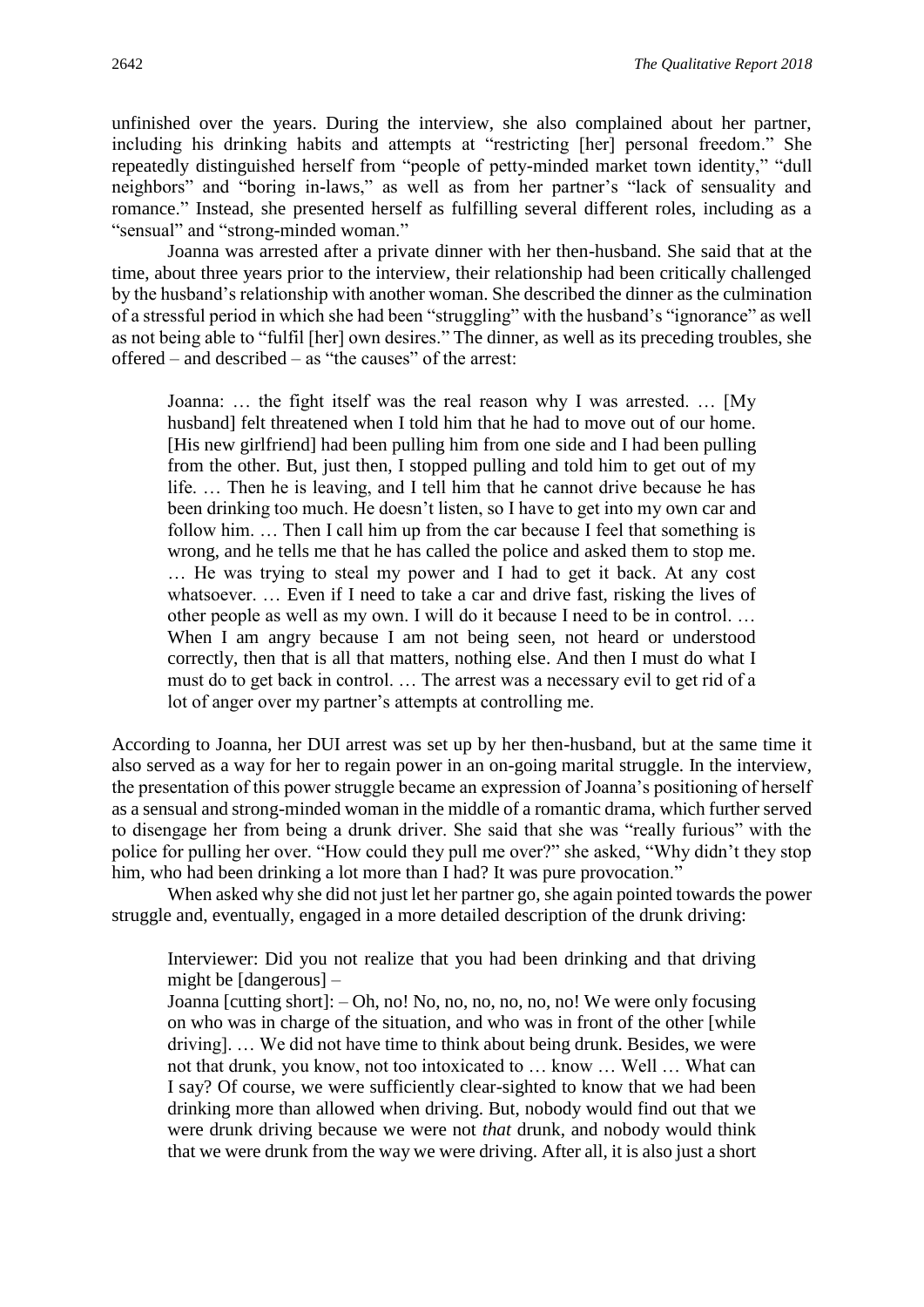drive. … I was driving right behind him and he could not get away from me even though he had a faster car.

Interviewer: You were racing?

Joanna [pausing]: I think we were. Yes. I think it was something about him being surprised by my ability to keep up with him. And I was very angry. I gambled and tried to overtake him in a curve by forcing the oncoming traffic to move away, into the verge next to the side of the road. I raced past him on the opposite side of the road. … Then he got so scared that he had to call the police. That is the reason I was arrested.

After the arrest, Joanna tried to reverse the conviction. She claimed that the BAC level was wrong and suspected that something could be wrong with her liver:

Joanna: First [the BAC] was 0.14 per cent, but then the blood sample showed 0.17. I don't believe it. Even the first BAC was too high, and how can the blood sample be even higher? … At the scene, the police convinced me that the blood sample would not be higher than the breathalyzer, which it turned out to be nevertheless. I tried to have a lot of lawyers investigate this. Interviewer: Into what?

Joanna: If something could be done. What about my liver? I get drunk really fast, so something could be wrong with my liver, or maybe with something else. I went through several tests. I just cannot believe how I could have such a high BAC level. [My husband's] would have been a lot higher and he wasn't even pulled over! There is something cunning about the whole situation.

When relating to the arrest, Joanna refused to consider the fact that she had been drinking. Rather, she chose to focus on the aftermath of the arrest in which she struggled partly with authorities over the conviction and partly with practitioners over examinations of her body.

Interviewer [continued from above]: Maybe. But do you remember, just roughly, how much you had actually been drinking? Joanna: Not at all!

Interviewer: Still, you believe that the BAC is not correct?

Joanna: I am sure that it is incorrect and should have been lower. … I also tried to appeal the conviction. You know, they needed to take uncertainty related to the test procedure into account. Blood tests are not exact. But the complaints were rejected. … When you get slapped in the face like this you need to understand exactly what is going on. First you suspect that it was because of a high BAC ... and because you went driving. Okay? You understand this, right? But then we need to look at the body, you know, at the way the inner organs transform alcohol. The liver does this, right? So, then you need to examine the body to see if there is actually a liver there.

Interviewer: Did you get such an examination?

Joanna: Yes, I did. There was nothing wrong with my liver.

Probably out of a combination of surprise that she had been drinking more than anticipated and irritation over the fact that she was arrested, Joanna, in the interview situation, directed her skepticism towards the BAC measure and the authorities behind it. Several interviewees questioned the accuracy of their BAC. But to take the skepticism as far as to engage lawyers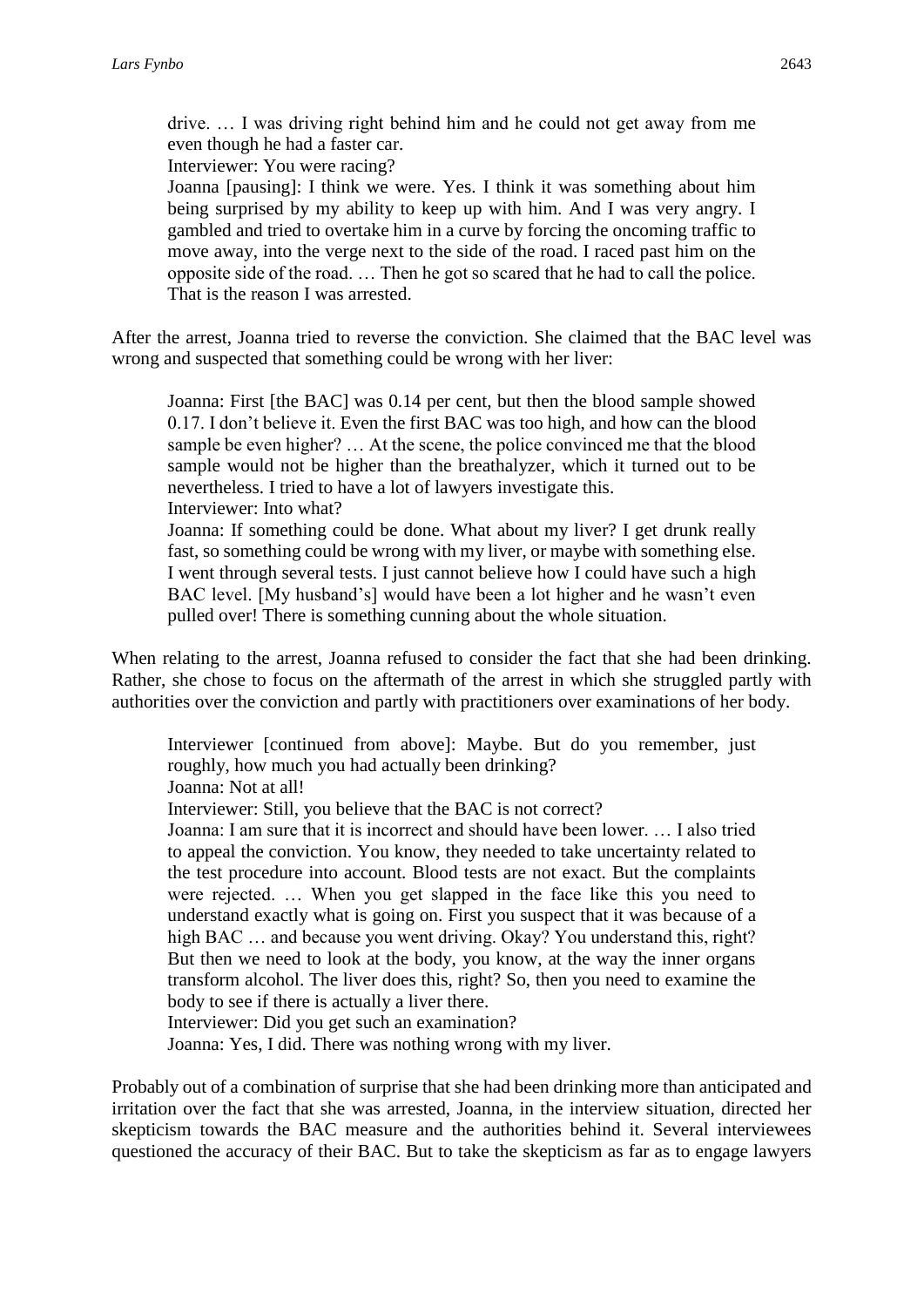and to undertake clinical examinations is exceptional and, therefore, gave her accounting a rather "insisting" character.

Joanna's third type of accounting follows the same pattern of disengaging herself from drunk driving:

Joanna: … Try to consider living with the kind of people that I do. … My new partner and most of his friends are drinking and driving several times a week, whereas I hardly ever drink. … My real friends, not the ones who live here, were shocked when I told them that I had lost my license. They were dumbfounded, but also had to laugh. They thought it was hilarious that I of all people had lost my license. It is completely unnatural for me to do something like this. So, I had been drinking a little, yes, but to lose my license? Come on! … The people that I live with now drink and drive three to four times a week and never lose their licenses. I do it once and immediately I am arrested.

Here Joanna reluctantly acknowledged that she probably had been drinking and driving. But, more fundamentally, she did this by distancing herself from social circumstances that she, at the same time, strongly associated with DUI. Joanna, thus, used the interview situation as an attempt to transmit an activity (DUI), which was unnatural for her, into a social context where it was normal. At the same time, she dissociated herself from this very context and its inherent DUI. She, thus, used a double dichotomization (her normal behavior against DUI behavior and her individual position against her social surroundings), which not only attempted to separate her from the blame of her DUI incident but also, and more radically, from DUI altogether.

#### **A Mutual Relationship between Self-Presentation and Accounting**

In the interviews about DUI, the interviewees both rejected and admitted to frequent DUI. A gradual acknowledgement of DUI as unsound – along with problematic drinking habits in general – was present in the interviews with Charlie and Marianne, whereas Joanna consistently refused to consider her DUI as problematic. Self-presentations were important for all three interviewees, but the relationship between their self-presentations and accountings differed. Charlie used self-presentations to create a safe ground that enabled him to be selfcritical and go into more details about his conflicting personas and fear of developing alcoholism. Marianne used self-presentations particularly to neutralize the moral harm inflicted by her DUI arrest but also as more general explanations of her personal experience with DUI. Joanna used self-presentations more insistently to disengage from her social context and, through this disengagement, from DUI as such.

The interviews thus produced extended, and not entirely coherent, self-presentations. Charlie, the youngest of the three, was actively troubled by his behavior because it challenged his self-control. Marianne, who was entering her senior years, presented herself through a consistent life story, which also included personal disappointments and self-criticism, including when – retrospectively – considering her alcohol habits and DUI experience. The middle-aged Joanna appeared very sure about herself and how to conceive her place in the world – although she did this "negatively" by criticizing the way she was being misconceived by others; especially her partner and present social circumstances, but also authorities and practitioners in the aftermath of the DUI arrest.

The three interviewees, thus, positioned and presented themselves differently in the interview situations and further used their positions and self-presentations differently when accounting of their DUI convictions. Charlie set out from his physical presence in his own house. Together with his dog, he reduced the social distance within the interview situation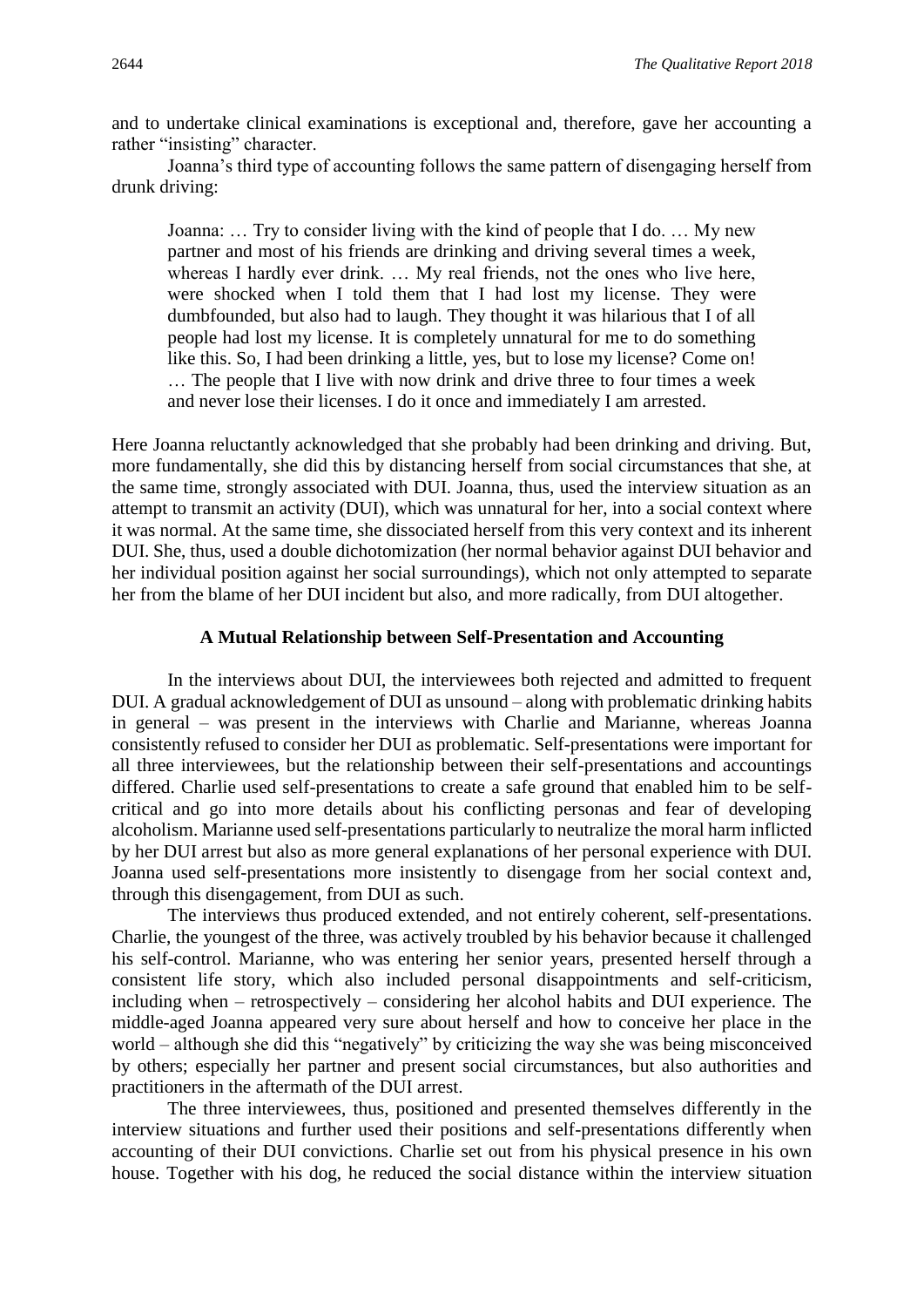(between interviewer and interviewee) by offering self-presentations that the interviewer was equally happy to accept. Whether or not this gave Charlie a feeling of being socially accepted in the interview situation, his (positive) self-presentations were followed by more detailed reflections over his "darker" side, particularly his lack of control over alcohol.

Marianne based her self-presentation more fundamentally on her life story, in which she played the role of the respectable, hard-working – and somewhat suffering – woman. She struggled with the fact that she had crashed her car while under the influence of alcohol, and only when explicitly separating her past from her present did she conceive herself as a (former) drunk driver. She did not present this self-conception by referring to her physique, nor by using images of something that she wished to be, but rather by committing herself explicitly to certain social obligations (e.g., the obligation to look after one's house and visit one's family), which forced her to drink and drive.

Joanna did the opposite when describing herself as having certain attributes (among them sensuality and strong-mindedness), which characterized her as an uninhibited, progressive and strongly emancipated woman who, naturally, did not drink and drive. Through her self-presentation, in which she disengaged from her social context and, in an aside, also questioned the physical constitution of her body, she positioned herself as someone who could not be made responsible for the drunk driving for which she had been convicted. Joanna's accounting of DUI was, thus, tied entirely to her self-presentations as someone who could not be identified as a drunk driver.

#### **Conclusion**

Rather than agreeing that DUI constitutes an "intrinsically harmful and malignant nature" (Blumer, 1970-1971, p. 298), the three interviewees in this paper related to DUI through manifold accountings and self-presentations. The initial moral offence of DUI, which largely correlated with the public concern, was neutralized during the interviews through accounting-based self-presentations. Each self-presentation (dog-loving artist, hard-working, single mother, strong-minded woman) symbolized a legitimate social position in a contemporary society where DUI represents an illegitimate and moral offense. The interviewees, in other words, used intelligible, normative social roles as symbolic backgrounds to their accountings of DUI. The interviews, thus, consisted of symbolic interactions in which meaning was produced by referring each participants' on-going interpretations of the interaction to a common (symbolic) social sphere.

Within this symbolic interaction, Charlie, more than the other two interviewees, included a self-understanding that more fundamentally challenged himself as a person. Marianne supported her accountings of DUI symbolically through presenting herself as a legitimate and normal person. To do so, she had to neutralize the moral stigma that she felt the arrest had imposed on her, for example, by pointing towards certain (legitimate) circumstances and factors other than alcohol as causes of her DUI arrest. On top of her accountings, and only in retrospect, she was still able to consider herself as a drunk driver without undermining her self-respect. Joanna, on the other hand, did not see herself as a drunk driver and used the interview to argue against the fact that she had been drunk driving when arrested. Although Joanna had been arrested with the highest BAC level of the three, her accounting tended to exclude drunk-driving completely, even as a mistake. In her self-presentation she seemed to evade the fact that she was a person who had been arrested for DUI. She appeared to prefer to be someone other than a DUI-offender in an interview about drinking and drinking, an interview that she, for whatever reason, had agreed to participate in.

To sum up, the interview situation constituted a timely, asymmetrical meeting between two strangers, which allowed the interviewees to account of DUI through different kinds of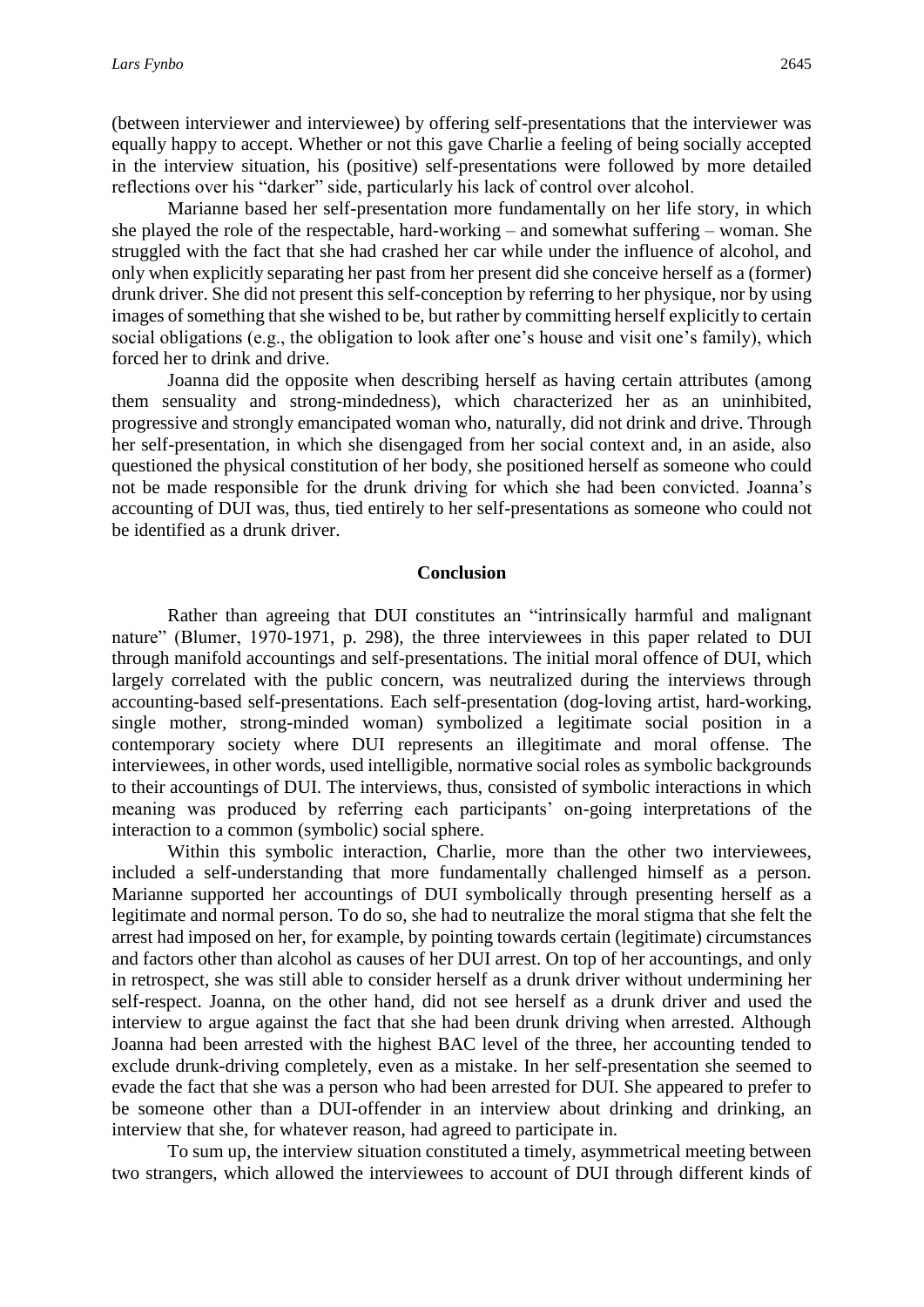self-presentations. This combination of self-presentation and accounting did not lead to a given outcome but rather defined a fluctuation or even a dichotomy between self-criticism and selfdefense. Whether a given interview turned towards one or the other was unpredictable and depended on several circumstances, including the interviewer's responsiveness to spontaneous challenges in the interview situation, the agendas of the interviewees, their life histories and, often multiple and contradictory, enactments of self. The interviews thus suggest that drunk drivers will defend themselves against a categorical DUI identity to maintain a legitimate selfconception. Whether this defense is something that needs to be dismantled to prevent continuing drinking or driving, or the defense is rather an opportunity for DUI offenders to accept themselves as human beings and, as such, enable them to stop DUI is hard to say. In relation to this dilemma, the paper points towards two opposites: the legitimate selfpresentation appeared to be a progressive tool for two of the three interviewees, enabling them to self-critically consider their DUI habits as challenges in their lives that had to be dealt with, whereas the third interviewee insisted on defending herself completely against DUI as something of relevance to her.

#### **References**

- American Sociological Association (ASA). (2018). *Code of Ethics*. Retrieved from [http://www.asanet.org/code-ethics.](http://www.asanet.org/code-ethics)
- Austin, J. L. (1961). A plea for excuses. In J. O. Urmson & G. J. Warnock (Eds.), *J. L. Austin: Philosophical papers* (pp. 123-152). Oxford, UK: At The Clarendon Press.
- Blumer, H. (1936). Social attitudes and nonsymbolic interaction. *Journal of Educational Sociology, 9*(9), 515-523.
- Blumer, H. (1970-1971). Social problems as collective behavior. *Social Problems, 18*, 298- 306.
- Danish National Police. (2012). *Bekendtgørelse om undervisningsplan for kursus i alkohol og trafik (A/T-kursus)* [*Curriculum of alcohol and traffic safety courses*]. Order no. 520, 1 June 2012.
- Fynbo, L. (2014). Risk, control and self-identity: Young drunk drivers' experiences with driving under the influence of alcohol and drugs. *Nordic Studies on Alcohol and Drugs, 31*(3), 1-15.
- Fynbo, L., & Järvinen, M. (2011). 'THE BEST DRIVERS IN THE WORLD': Drink-driving and risk assessment. *British Journal of Criminology, 51*, 773-788.
- Inckle, K. (2010). Telling tales? Using ethnographic fictions to speak embodied "truth." *Qualitative Research, 10*(1), 27-47.
- Järvinen, M. (2000). The biographical illusion: Constructing meaning in qualitative interviews. *Qualitative Inquiry, 6*(3), 370-390.
- Järvinen, M. (2001). Accounting for trouble: Identity negotiations in qualitative interviews with alcoholics. *Symbolic Interaction, 24*(3), 263-284.
- Järvinen, M. (2003). Negotiating strangerhood: Interviews with homeless immigrants in Copenhagen. *Acta Sociologica, 46*(3), 215-230.
- Järvinen, M. & Fynbo, L. (2011). Self-governance, control and loss of control amongst drinkdrivers. *International Journal of Drug Policy, 22*, 437-444.
- MandagMorgen (2011). *Trafiksikkerhed ifølge danskerne* [*Danish traffic safety*]. Report, Trygfonden and MandagMorgen. Copenhagen, Denmark, May 2011.
- Mason, J. (2002). *Qualitative researching* (2<sup>nd</sup> ed.). London, UK: SAGE Publications Ltd.
- Nilssen, V. (2012). *Analyse i kvalitative studier: Den skrivende forskeren* [*Qualitative data analysis: The researcher as author*]. Oslo, Norway: Universitetsforlaget.
- Packer, M. (2011). *The science of qualitative research*. New York, NY: Cambridge University